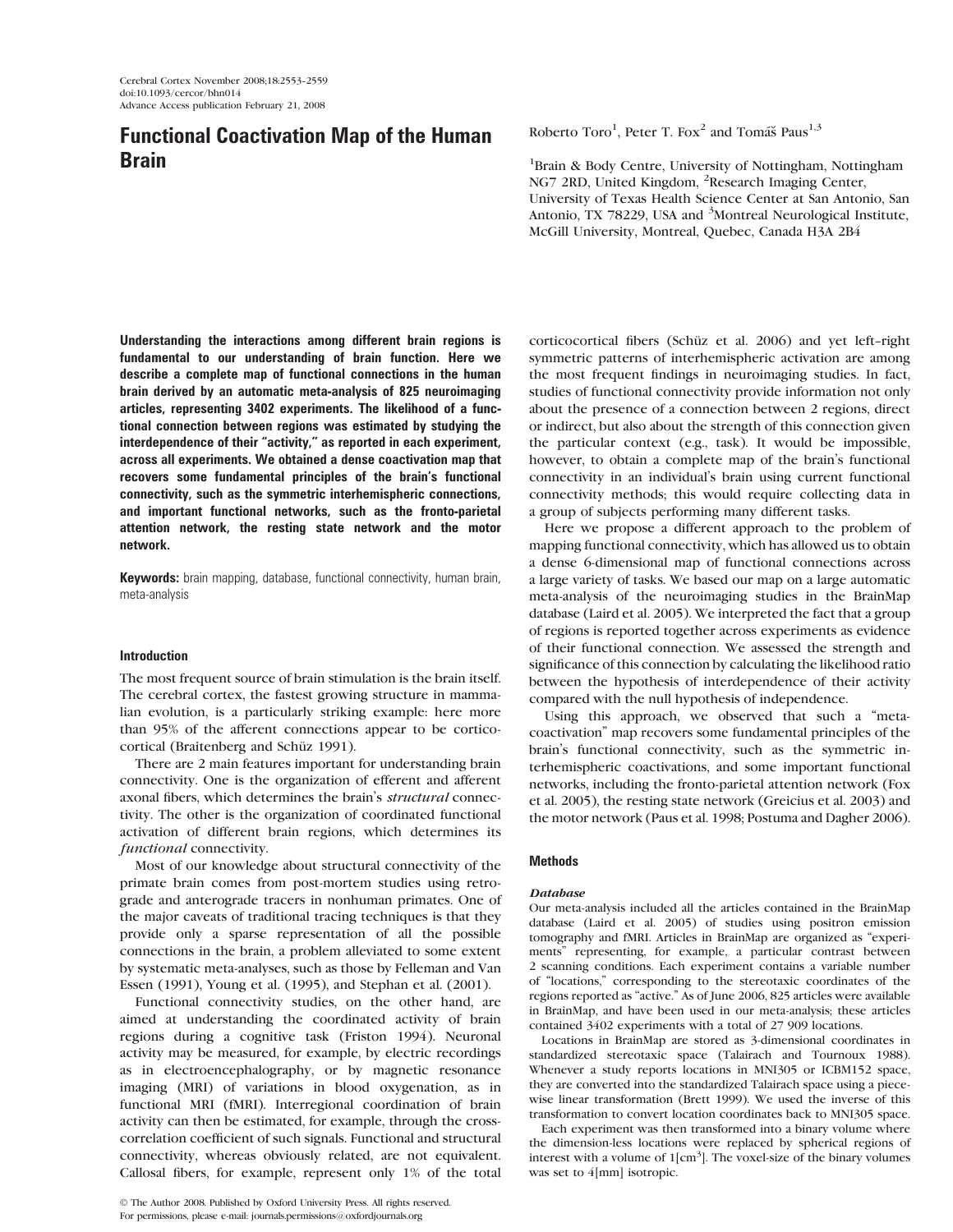

Figure 1. Characterization of the experiments used in the coactivation map. Distribution of the different cognitive domains represented by the experiments after the BrainMap classification (A). Histogram of the number of locations per experiment (B). Experiments reported on average 8 locations, and a decreasing number of experiments reported large numbers of locations.

#### Map of Coactivations

The coactivation between pairs of voxels in our map was defined by their statistical dependence across experiments. The activation of every voxel was modeled as independent and identically distributed samples of binary random variables whose values are equal to 1 when voxels are reported active, and 0 otherwise. For 2 such random variables A and B, corresponding to the activation of voxels  $v$  and  $w$ , the null hypothesis  $H<sub>0</sub>$  states that the probability of B being active does not depend on the value observed for  $A$ , whereas the alternative hypothesis  $H_1$  states that a dependence does exist. Formally:

$$
p_0 = pr(B=1|A=0)
$$
  
\n
$$
p_1 = pr(B=1|A=1)
$$
  
\n
$$
H_0: p_0 = p_1 = p
$$
  
\n
$$
H_1: p_0 \neq p_1.
$$

From the data, we can compute the maximum likelihood estimate  $\hat{p}$ for the value p in the model under  $H_0$ ,  $\hat{p} = m/N$ , where m is the number of experiments where voxel  $w$  was active, and  $N$  is the total number of experiments. Similarly, the values of  $p_0$  and  $p_1$  under  $H_1$  can be estimated by  $\hat{p}_0 = (m-k)/(N-n)$  and  $\hat{p}_1 = k/n$ , where *n* is the number of experiments where voxel  $v$  was active, and  $k$  is the number of experiments where voxels  $v$  and  $w$  were active together.

We used the likelihood ratio  $\lambda = L(H_1)/L(H_0)$  to evaluate how much more likely the alternative hypothesis is, compared with the null hypothesis (Manning and Schütze 1999). Here,  $L(H_0)$  and  $L(H_1)$  are the maximum likelihood of the data under the null and alternative hypotheses respectively,

$$
L(H_0) = B(k; n, \hat{p})B(m-k; N-n, \hat{p}),
$$
  

$$
L(H_1) = B(k; n, \hat{p}_1)B(m-k; N-n, \hat{p}_0),
$$

where  $B(i, j, x)$  is the binomial distribution for the probability of  $i$  successes out of  $j$  trials, each having a success probability of  $x$ . Then,

$$
\lambda \!=\! \frac{B\!\left(k;n,\hat{p_1}\right) \!B\!\left(m\!-\!k;N\!-\!n,\hat{p_0}\right)}{B\!\left(k;n,\hat{p}\right) \!B\!\left(m\!-\!k;N\!-\!n,\hat{p}\right)} \!=\! \frac{\hat{p_1}^k\!\left(1\!-\!\hat{p_1}\right)^{n-k} \! \hat{p}_0^{m-k}\!\left(1\!-\!\hat{p_0}\right)^{N-n-m+k}}{\hat{p}^k\!\left(1\!-\!\hat{p}\right)^{n-k} \! \hat{p}^{m-k}\!\left(1\!-\!\hat{p}\right)^{N-n-m+k}}.
$$

The false-positive rate when rejecting the null hypothesis  $H_0$  for the alternative hypothesis  $H_1$  was estimated through  $2\log(\lambda)$ , which is



Figure 2. Reproducibility of the coactivation map. Pairs of partial coactivation maps computed from disjoint random subsets of the total database of experiments were progressively more similar as the number of experiments increased. The plot shows the distribution of the correlation coefficient for 20 pairs of partial coactivation maps computed from independent sets of 500, 700, 900, 1100, 1300, 1500, and 1700 experiments.

asymptotically  $\chi^2$  distributed with 1 degree of freedom (Mood et al. 1974).

For every voxel in the brain, the coactivation map provides a 3 dimensional volume containing its coactive regions. We used a falsediscovery rate of 0.01 to assess the statistical significance of the coactivations in each of these volumes while controlling for the multiple comparisons (Genovese et al. 2002).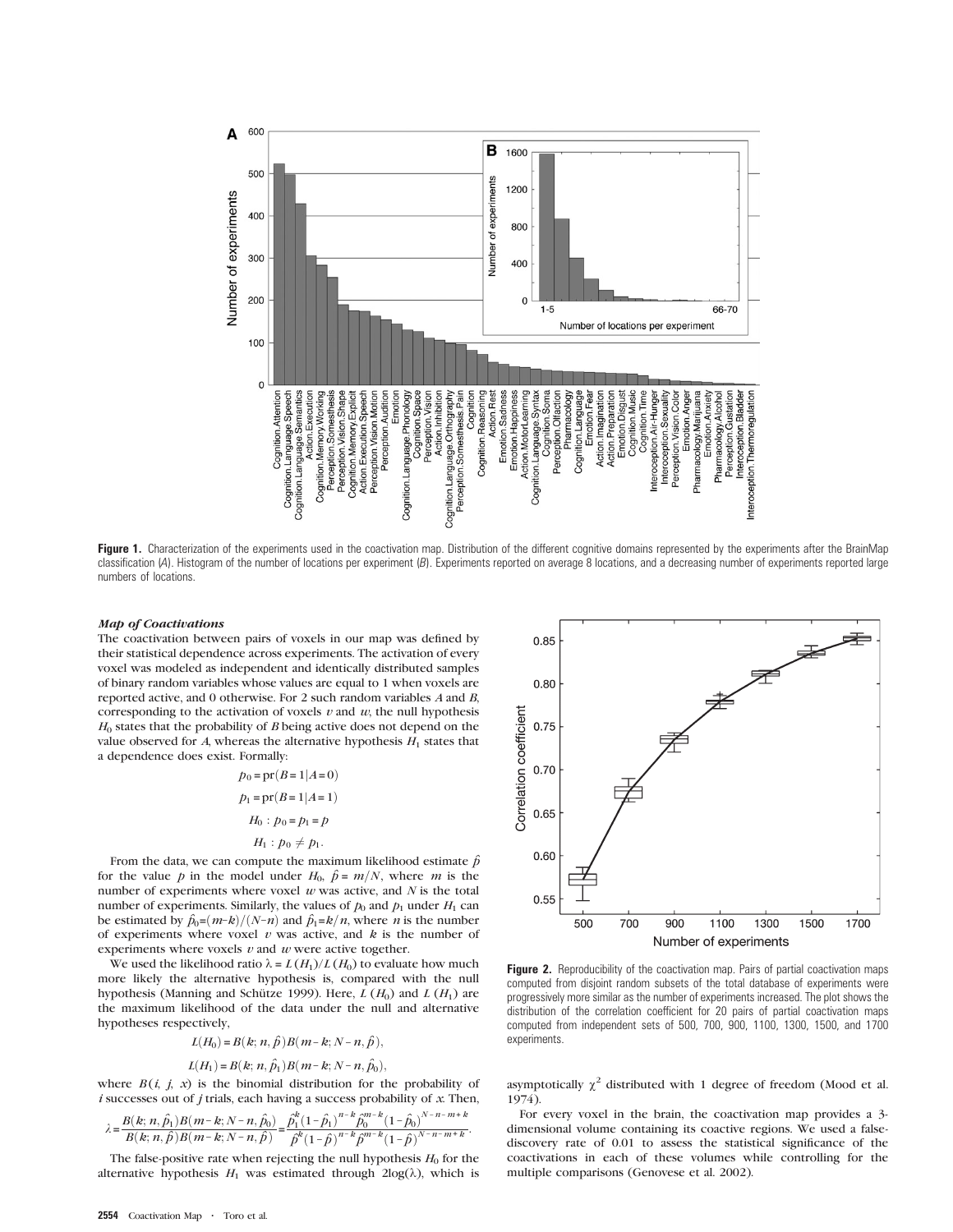

Figure 3. Symmetric interhemispheric coactivations. Coactivations of regions in the left hemisphere included most of the time the symmetric region in the right hemisphere, and vice versa. The figure shows 3-dimensional reconstructions  $(A, B)$  and stereotaxic slices of 4 networks corresponding to 4 seed-voxels in the axial plane  $z = 28$  (C), and 4 networks in the coronal plane  $y = -6$  (D). The network clusters are isosurfaces for  $P = 0.01$ , and the location of the seed-voxels is indicated by white squares in the stereotaxic slices.

#### Reproducibility

To verify that the coactivation map was not dependent on a particular choice of experiments, we computed partial coactivation maps using disjoint pairs of randomly selected subsets of experiments, with sizes of 500, 700, 900, 1100, 1300, 1500, and 1700 experiments. Twenty pairs of partial coactivation maps were computed for each subset size. We compared the similarity of each pair  $M_0$ ,  $M_1$  of partial maps using Pearson's correlation coefficient  $r$ ,

$$
r(M_0, M_1) = \frac{\sum\limits_{i=1}^{N_{\rm c}}\ (M_0^i - \bar{M}_0) (M_1^i - \bar{M}_1)}{\sqrt{\sum\limits_{i=1}^{N_{\rm c}}\ (M_0^i - \bar{M}_0)^2} \sqrt{\sum\limits_{i=1}^{N_{\rm c}}\ (M_1^i - \bar{M}_1)^2}},
$$

where  $\bar{M}_0$  and  $\bar{M}_1$  are the average coactivation of the maps  $M_0$  and  $M_1$ , respectively, and  $N_c$  is the total number of coactivations in the maps.

There were in total 280 partial coactivation maps, everyone occupying up to 300 MByte (up to 10 GByte uncompressed). The reproducibility computations took 3 days in a grid of 8 computers (16 Motorola G5 processors) running at 2 GHz with 2 GByte of memory.

## **Results**

## Map of Functional Coactivations

The experiments in our database represented a wide variety of cognitive domains (Fig. 1A), and involved on average 8 different locations, with values ranging from 1 to 68 (Fig. 1B). Locations were not distributed uniformly throughout the brain. The preSMA/SMA cortex was the most frequently reported region, followed by left/right symmetric regions in the premotor, intraparietal, and ventral temporo-occipital cortices. The least reported regions included the central sulcus, anterior temporal cortex and dorsal prefrontal cortex, as well as the inferior half of the cerebellum; the latter likely reflects a rather common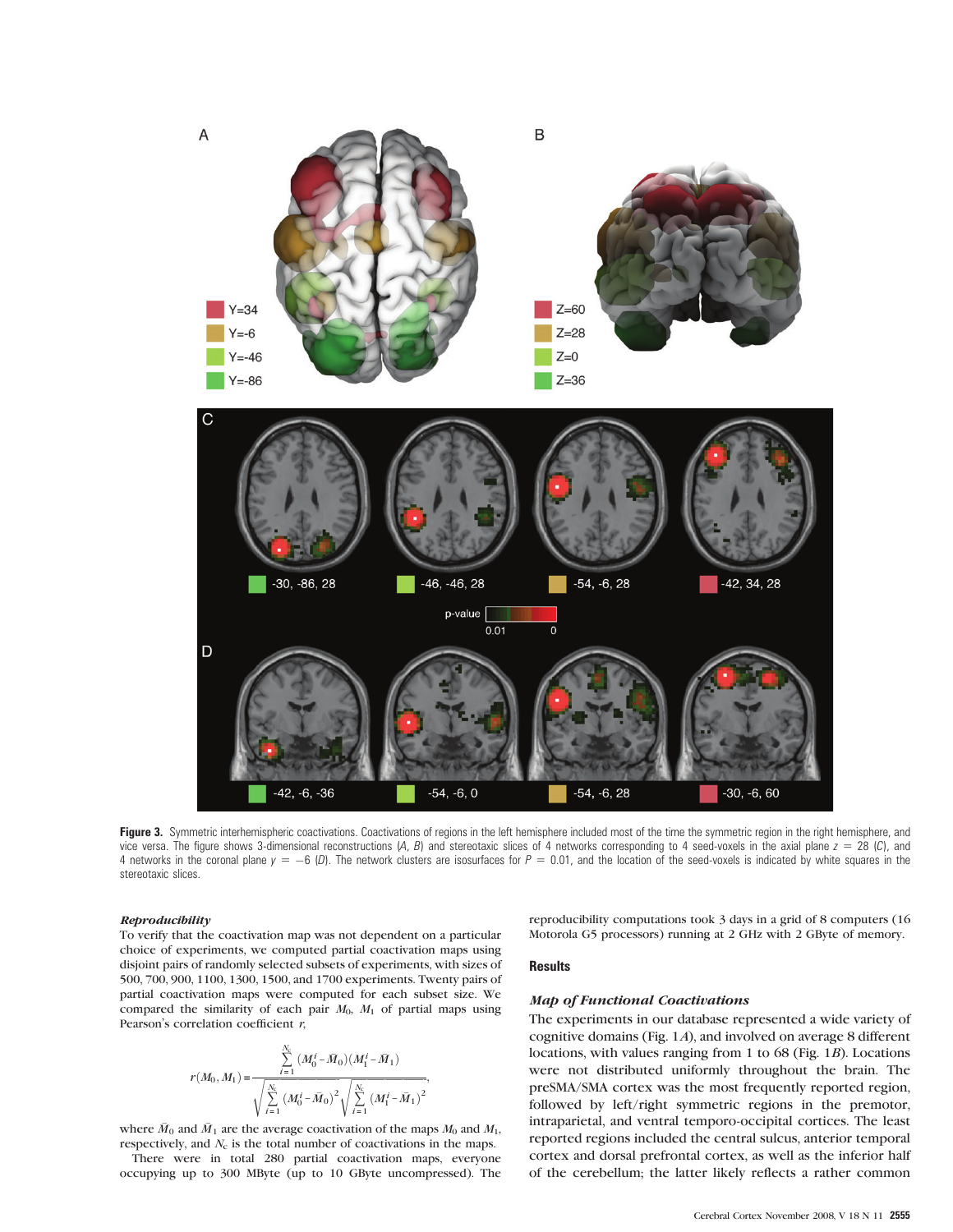

Figure 4. Fronto-parietal "attention" network. Three-dimensional reconstruction and axial  $(z = 48)$  and para-sagittal  $(x = 30)$  stereotaxic slices of the network recovered with a seed-voxel at the left intraparietal sulcus (IPS,  $x = -26$ ,  $y = -58$ ,  $z = 48$ ). It includes the supplementary motor area (SMA) and preSMA, left and right anterior insula (alns), frontal eye fields (FEF), dorsolateral prefrontal cortex (DLPFC), inferior precentral sulcus (iPCS), ventral occipital cortex (vOC), inferior parietal lobule (iPL), and the ventral IPS (vIPS). The network clusters are isosurfaces for  $P = 0.01$ , and the location of the seed-voxel is indicated in the axial slice by a white square.

omission of the inferior part of the cerebellum in the scanned volumes.

The meta-coactivation map consists of almost 45 000 individual volumes, 1 for every  $4$ [mm<sup>3</sup>] voxel in the brain. Coactivation volumes showed a characteristic structure. Coactivation was stronger in the neighborhood of the seedvoxel, and often also in the left/right symmetric region. Depending on the particular position of the seed-voxel, other inter- and intrahemispheric regions, as well as subcortical structures, presented also strong coactivations (see, e.g., Figs 4-6).

## **Reproducibility**

Reproducibility of the coactivation map was assessed by estimating the similarity between pairs of partial coactivation maps that used disjoint random subsamples of experiments. Figure 2 shows that the correlation between maps was significant and increased asymptotically with the number of experiments, being reasonably high with only 500 experiments. Thus, the meta-coactivation map does not depend on a particular choice of experiments, and there exists a robust structure in the functional coactivations that can be recovered even with a moderate number of studies.

#### **Networks**

For every voxel in stereotaxic space, the coactivation map contains a complete 3-dimensional volume of its coactivations with the whole brain. These volumes represent networks of varying complexity, from those with significant coactivations only around the seed-voxel, to those showing a rich pattern of cortical and subcortical coactive regions. Here we illustrate that the coactivation map does recover meaningful networks by describing some well-known cases of functional connectivity.

## Symmetric Interhemispheric Coactivations

Figure 3 shows examples of symmetric interhemispheric coactivations between different regions of the cerebral cortex. Symmetric coactivations of this kind are among the strongest functional correlations that we can observe in the brain; and almost 2/3 of the voxels in the coactivation map have them. These coactivations are likely mediated by interhemispheric callosal fibers. Given that the number of callosal fibers is minimal compared with intrahemispheric corticocortical fibers, the strength of symmetric interhemispheric coactivations is impressively high.

#### Examples of Specific Networks

As an illustration of the type of network represented in the coactivation map, we have chosen seed-voxels for 3 wellknown networks, based on the stereotaxic coordinates reported in the literature. We show the fronto-parietal "attention" network, cingulo-parietal "resting state" network, and the cortico-diencephalo-cerebellar ''motor'' network.

Fronto-parietal network. A network including the SMA/ preSMA, left and right anterior insula, frontal eye fields, dorsolateral prefrontal cortex, precentral sulcus, ventral occipital cortex, thalamus, and cerebellum (Fig. 4) was recovered with a seed-voxel of stereotaxic coordinates  $x = -26$ ,  $y = -58$ ,  $z = 48$ . This coordinate corresponds to the left intraparietal cortex in Fox et al. (2005). The likelihood ratios in this network are among the highest that we could observe in the coactivation map. In functional connectivity analyses, activity within this network is frequently observed during the performance of a task, and it has been named the ''attention'' network because of its involvement in top-down modulation of attention and working memory tasks (Fox et al. 2005).

Cingulo-parietal network. A network including the anterior cingulate cortex, nucleus accumbens in the subcallosal region, ventral and dorsal parts of the precuneus, inferior temporal cortex, lateral parietal cortex, and the part of the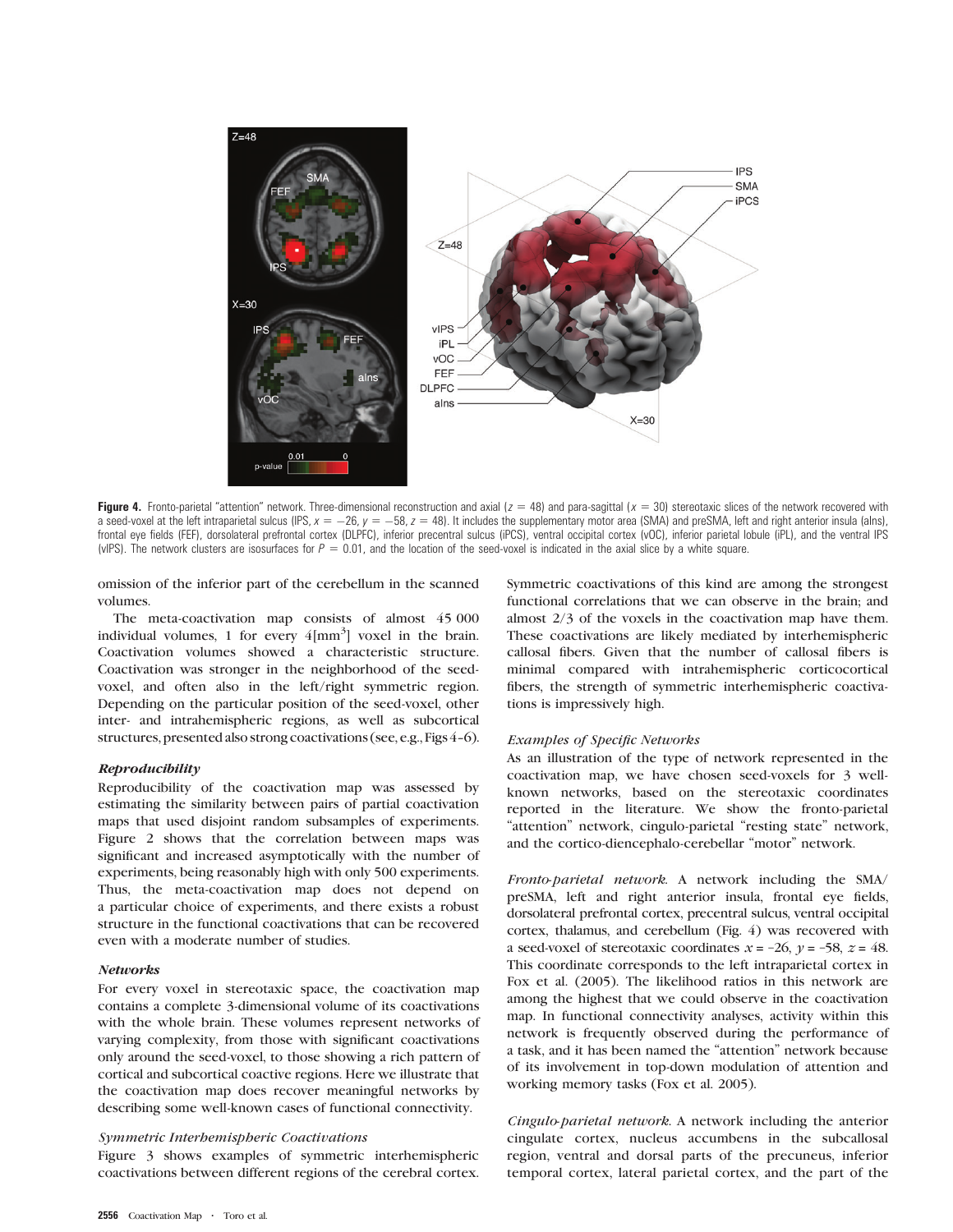



Figure 5. Cingulo-parietal "resting state" network. Three-dimensional reconstructions and sagittal stereotaxic slice ( $x = -2$ ) of the network recovered with a seedvoxel at the anterior cingulate cortex (aCC,  $x = -2$ ,  $y = 46$ ,  $z = -4$ ). It includes the posterior cingulate cortex (pCC), nucleus accumbens (NA), lateral parietal cortex (LPC), inferior temporal cortex (iTC), and the superior frontal cortex (SFC). The network clusters are isosurfaces for  $P = 0.01$  (strong red), and  $P = 0.5$ (in transparency). The location of the seed-voxel is indicated by a white square in the sagittal slice.

superior frontal cortex just anterior to the frontal eye field (Fig. 5) was recovered with a seed-voxel of coordinates  $x = -2$ ,  $y = 46$ ,  $z = -4$ . This seed-voxel corresponds to the anterior cingulate cortex region in Fox et al. (2005). The cinguloparietal network is frequently found in functional connectivity analyses when subjects do not perform any task, having been named "resting state" or "default mode" network (Greicius et al. 2003; Fox et al. 2005).

Cortico-diencephalo-cerebellar network. A seed-voxel in the left central sulcus, coordinates  $x = -34$ ,  $y = -26$ ,  $z = 60$  in Paus et al. (1998), was used to recover a network including the caudal cingulate motor area; ipsilateral putamen, thalamus and middle cerebellar peduncle; and the contralateral anterior lobe of the cerebellum (Fig. 6). These regions, related to the execution of motor tasks, constitute the ''motor'' network (Paus et al. 1998; Postuma and Dagher 2006).

# **Discussion**

We have described a map of the functional coactivations for the whole human brain, constructed from an automatic metaanalysis of 825 articles and 3402 experiments. This metacoactivation map represents what appears to be an invariant structure in the pattern of brain coactivations, independent of any particular choice of articles and experiments. The networks represented in the map are meaningful; we have shown that, for example, the fronto-parietal ''attention'' network, the cingulo-parietal ''resting state'' network and the corticodiencephalo-cerebellar ''motor'' network can be found within the map.

Meta-analysis has been previously used to characterize patterns of functional coactivations in the human brain (Koski and Paus 2000; Lancaster et al. 2005; Postuma and Dagher 2006). This is, however, the first time that meta-analysis is used to produce a dense 6-dimensional map of coactivations across the entire brain (i.e., of every brain location with every other location).

Compared with standard analyses of functional connectivity, the meta-analytical approach poses several challenges. Our raw data are nondimensional points that intend to represent whole clusters of activation. Furthermore, these coordinates are obtained from studies using different methodologies, with different scanners and scanning methods, different numbers of subjects, and different statistical methods used to detect "activation." In addition to the methodological problems, we need to consider the large intrinsic variability in the anatomy and function of the human brain, a difficulty that different studies address through different normalization techniques, and even using different stereotaxic spaces (Brett et al. 2002). These restrictions represent a strong filter to the kind of functional connection that we are able to recover, and only the most reproducible traits of functional networks will be captured by our meta-coactivation map.

Given all these limitations, it is striking to observe that we can recover the structure of some well-known networks with high accuracy. As an example, Table 1 shows a comparison between the fronto-parietal and the cingulo-parietotemporal networks in the meta-coactivation map (Figs 4 and 5), and the corresponding ''task-positive'' and ''task-negative'' networks obtained through direct analyses of fMRI data by Fox et al. (2005). In their work, Fox and collaborators used 3 different seed-voxels to produce a conjunction map for each of the networks (left intraparietal sulcus, right frontal eye field and left ventral occipital cortex for the task-positive network; anterior cingulate cortex, posterior cingulate cortex and left medium temporal cortex for the task-negative network). The top half of Table 1 compares the peaks in the task-positive network to peaks detected automatically in the metacoactivation map obtained with the left intraparietal sulcus seed-voxel. Nineteen peaks were detected, containing 13 out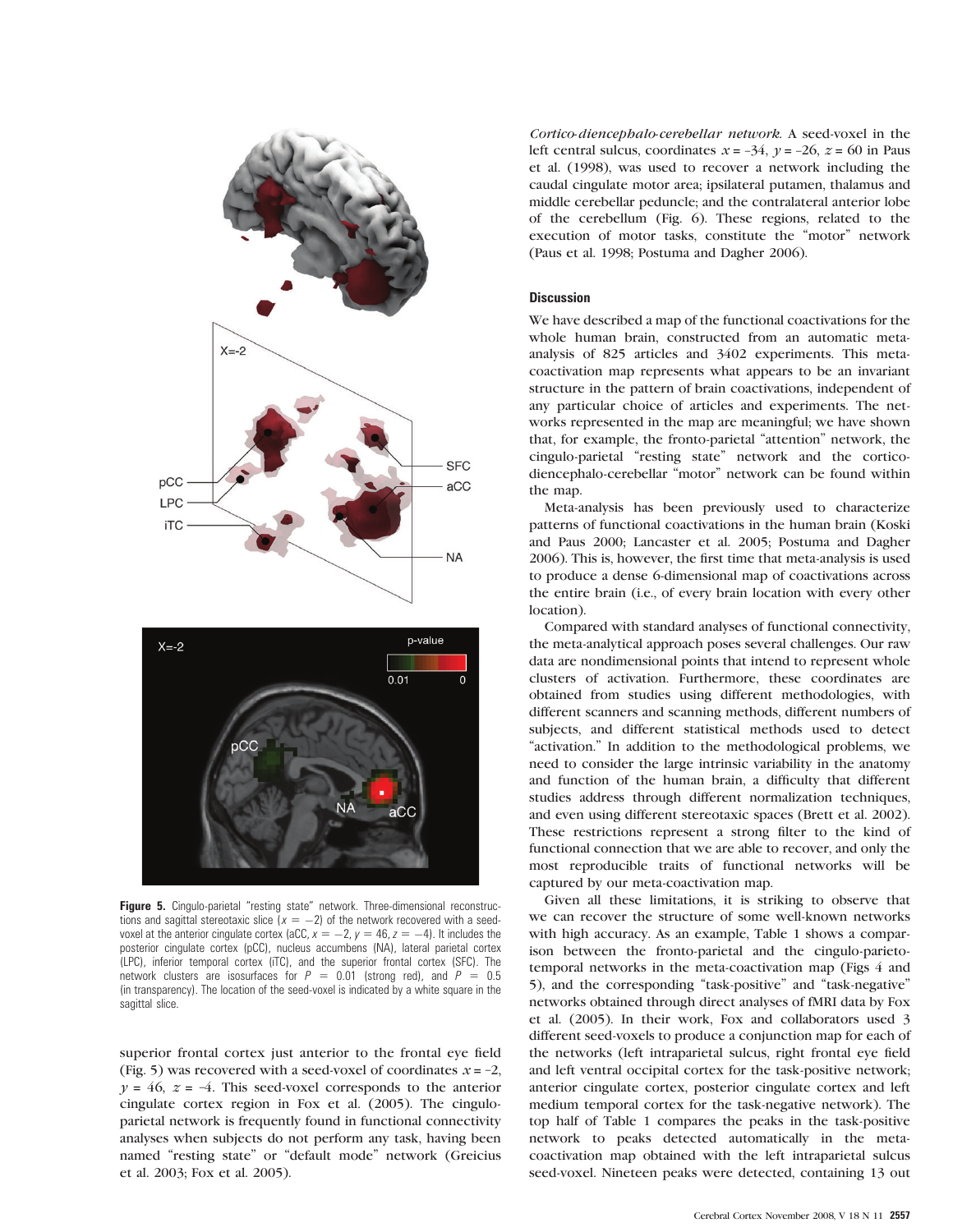

Figure 6. Cortico-diencephalo-cerebellar "motor" network. Three-dimensional reconstructions and coronal ( $y = -26$ ) and para-sagittal ( $x = -34$ ) stereotaxic slices of the network recovered with a seed-voxel at the dorsal part of the left central sulcus (CS,  $x = -34$ ,  $y = -26$ ,  $z = 60$ ). The network includes the right central sulcus, caudal cingulate motor area (CMA), ipsilateral putamen (Pu), thalamus (Th), and left cerebellum (Cb-L), and the contralateral anterior lobe of the cerebellum (aCb). The network clusters are isosurfaces for  $P = 0.01$ , and the seed-voxel is indicated by white squares in the coronal and sagittal slices.

of the 16 peaks reported by Fox and collaborators, with an average Euclidean distance between corresponding cluster maxima of  $1.25 \pm 0.78$  cm. The clusters of the 3 absent locations, the left and right inferior parietal lobules, and left dorsolateral prefrontal cortex, were fused with the clusters of the left and right intraparietal sulci and the left frontal eye field respectively, which explains why they were not identified as independent peaks. The same may be the case for the 4 cortical peaks in the coactivation map that were not reported in the task-positive network, as these locations seem to be included in a larger cluster in the conjunction map of Fox and collaborators. The bottom half of Table 1 compares the tasknegative network to that obtained with the anterior cingulate seed-voxel. From the 12 peaks detected, 10 out of the 13 peaks reported by Fox and collaborators were found, with an average Euclidean distance between cluster maxima of only 1.03 ± 0.59 cm. Among the 3 absent peaks, the right medial prefrontal cluster was fused with the anterior cingulate cluster, which explains why it was not detected. Finally, we found the nucleus accumbens, which is not reported by Fox et al. (2005) but is present in the analysis of the same network by Greicius et al. (2003).

Neural networks are an essential component of our current understanding of cognition (Jirsa and McIntosh 2007). The possibility of quickly obtaining a map of frequently active regions given a particular seed-voxel may be of broad interest for experimental and theoretical research. It can provide researchers a priori hypotheses on human brain connectivity that can be then empirically tested, or used to constrain structural equation models (McIntosh and Gonzales-Lima 1994). A number of recent theoretical models have used structural connectivity data to study the functional dynamics allowed by anatomical networks (Izhikevich et al. 2004; Sporns et al. 2005; Bressler and Tognoli 2006). The dense map of functional coactivation networks that we have described can provide further information on the relationship between the patterns of white matter connectivity and the functional networks of the human brain.

Source code and binaries for a graphic user interface to browse through the coactivation map have been made available, and can be downloaded at http://coactivationmap. sourceforge.net.

## Funding

National Institutes of Health/National Institute of Mental Health (R01 MH074457) to P.T.F., Principal Investigator.

#### **Notes**

We thank Pierre Bellec for his comments and suggestions. Conflict of Interest: None declared.

Address correspondence to Roberto Toro, PhD, Brain & Body Centre, University of Nottingham, University Park, Nottingham NG7 2RD, United Kingdom. Email: rto@psychology.nottingham.ac.uk.